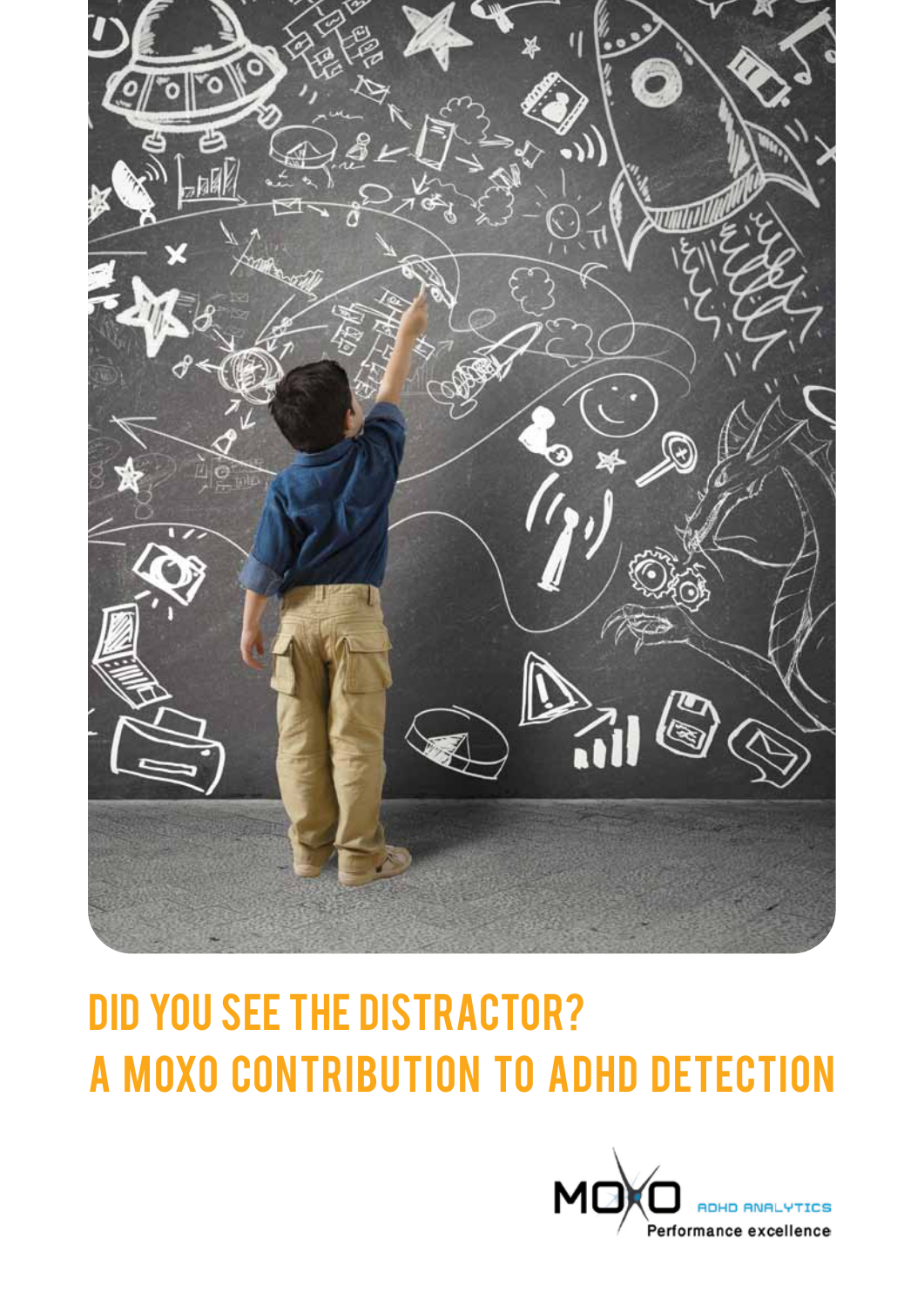#### Distractibility in ADHD

Increased vulnerability to distraction is a key feature of Attention-Deficit Hyperactivity Disorder (ADHD) and is included in the DSM-V criteria of the disorder (APA, 2013).

In contrast to hyperactivity, distractibility symptoms often persist into adulthood and contribute to interpersonal, social, family, academic, and work-related difficulties (Eakin et al., 2004; Biederman et al., 2006). Thus, identifying distractibility in ADHD patients and clarifying the distractibility features for individual patients can have significant clinical and diagnostic value.

The failure of existing studies to consistently show that ADHD patients are more sensitive to distractors than their non-affected peers (Huang-Pollock et al., 2006; Mason et al., 2005) has led some researchers to question whether selective attention is a core deficit in ADHD or whether attentional problems are secondary to deficits of alertness (Huang-Pollock et al., 2005) or other executive processes such as inhibition (Barkley, 1997).

One of the challenges in measuring distractibility during traditional ADHD assessments is that neurocognitive tasks are typically administered in laboratory conditions and are therefore limited in their ability to simulate the sensory context experienced by ADHD patients in everyday life (Pelham et al., 2011; Rapport et al., 2000). Specifically, nearly all Continuous Performance Tests (CPTs) are free of meaningful distractions which impact the cognitive performance of children with ADHD (APA, 2013). Another limitation is that most CPTs involve competition of potential responses in which there is a need to inhibit a response to irrelevant stimuli. This paradigm has been criticized for its low ecological validity (Blakeman, 2000) because in everyday life, individuals are required to ignore a stimulus that is external to the task and not conflicting with task demands (e.g., a child doing schoolwork while someone talks in the next room). These limitations may explain the loose association between CPT performance and behavioral measures of inattention and hyperactivity, such as those reported by parents and teachers in symptoms rating scales (McGee et al., 2000; Weis and Totten, 2004).

#### Measuring distractibility using the MOXO- CPT

The MOXO-CPT (Neuro Tech Solutions Ltd) is a standardized computerized test designed to identify ADHDrelated behavior (Berger & Goldzweig, 2010). As in other CPTs, the MOXO task requires a participant to sustain attention over a continuous stream of stimuli and to respond to a pre-specified target. However, the MOXO paradigm also includes intentionally distracting visual and auditory stimuli which appear during specific phases of the test and are typical in their content to items in everyday life. As distractors external to the task (i.e., they do not conflict directly with task demands), they provide a context for measuring a patient's susceptibility to irrelevant periodic stimuli in the environment rather than ongoing background stimuli or distractors that are part of the cognitive task itself (Van Mourik et al., 2007).

In both child and adult versions of the MOXO Test, distractors can be exclusively visual, exclusively auditory, or multi-modal. In addition, there are two levels of distraction intensity: low-level distraction, where one distracting stimulus appears at a time, and high distraction intensity, where two distracting stimuli appear simultaneously. A number of studies have been conducted to test the use of this paradigm in different populations.

## Distractibility in Children

A study conducted with 663 children ages 7-12 years (345 with diagnosed ADHD and 318 controls) used the MOXO Test in order to examine the effect of the distractors on performance of ADHD and control subjects. This study used the rate of omission errors as an indication of attention difficulty. Results showed that while children with ADHD were negatively impacted (i.e., made more omission errors in the presence of all types of distractors), the performance of control subjects was affected only by the most intensive distractors – the combination of visual and auditory stimuli. This result underscores the relative susceptibility of ADHD patients to environmental distraction (Cassuto et al., 2013).



#### Distractibility in adolescents

Another study used the teen/adult version of the MOXO Test in order to investigate differences between distractibility in adolescents with ADHD and their unaffected peers as controls. This study included 176 adolescents ages 13- 18 years (133 with ADHD and 43 controls). Results of this study showed that adolescents with ADHD produced significantly more omission errors in the presence of pure visual distractors and the combination of visual and auditory distractors than in no-distractor conditions. In contrast, distracting stimuli had no effect on MOXO performance of healthy control adolescents. Receiver Operating Characteristic (ROC) analysis further demonstrated that independent of modality, the inclusion of distractors in MOXO significantly improved the sensitivity and specificity of the test. These results support the concept that ADHD is indeed marked by high distractibility and that, like their younger counterparts, teenagers with ADHD have difficulty sustaining attention in the presence of irrelevant environmental stimuli (Berger & Cassuto, 2014).

### How is distractibility associated with maturation?

It is commonly argued that ADHD symptoms are associated with maturational delay that gradually diminishes during adolescence in a majority of patients (Faraone et al., 2006). These pediatric populations with inhibitory deficits such as ADHD are characterized by reduced volume (Batty et al., 2010) and activity (Casey et al., 2011) in fronto-basal brain networks.

To examine the functional impact of this phenomenon in the context of distractibility, a cross-sectional study with children ages 6-11 compared the MOXO performance of six age groups of children with ADHD ( $N =$ 559) compared to unaffected peers ( $N = 365$ ) (Berger et al., 2013). This comparison revealed that despite improvement across childhood, children with ADHD continued to demonstrate impairments as compared to normal controls. Specifically, attentional performance of ADHD children matched that of normal controls 1-3 years younger, with an effect most prominent in older children.

In addition, a separate analysis of MOXO performance of children ages 7-18 revealed that children and adolescents with ADHD were more readily distracted than their typically developing peers (Slobodin et al., 2015). Although distractibility diminished with advancing age in control adolescents, those with ADHD continued to be distracted in a way that resembled younger controls. Therefore, this study demonstrated that despite age-related improvement in attentional function in both groups, distractibility tended to diminish in non-ADHD adolescents, whereas subjects with ADHD were still sensitive to distractors even in late adolescence. These findings suggest that although some ADHD deficits can be explained by a developmental delay that improves over time, increased distractibility, does not show a clear developmental trajectory. Based on this finding, the distractibility results provided by the MOXO test may serve as a valuable criterion for identifying and tracking aspects of functional impairment among ADHD patients that are not apparent from traditional CPTs.

#### Improved performance in the presence of distractors

Results of these studies consistently show that as a group, individuals with ADHD are negatively affected by the presence of distractors. However, literature and anecdotal reports on opposing findings, in which patients with ADHD showed improved cognitive ability in the presence of distractors have also been published (Uno et al., 2006; van Mourik et al., 2007). This diversity of responses may be attributable to the type of distractors used. While studies such as those of Uno et al and Mourik et al (ibid) have utilized neutral stimuli (neutral tone/ letter) for distraction, the MOXO distractor stimuli are specifically designed to mimic distracting sensory input typically found in an everyday environment. Since individuals with ADHD have increased difficulty filtering meaningful distractors (Blakeman, 2000), they may fail to inhibit responses to relevant stimuli rather than to the neutral information used in other studies. By specifying this condition as well as providing baseline epochs which do not include distractors, the MOXO Test allows for clinician insight into the effects of salient distractors which more-closely model real-world attentional challenges.